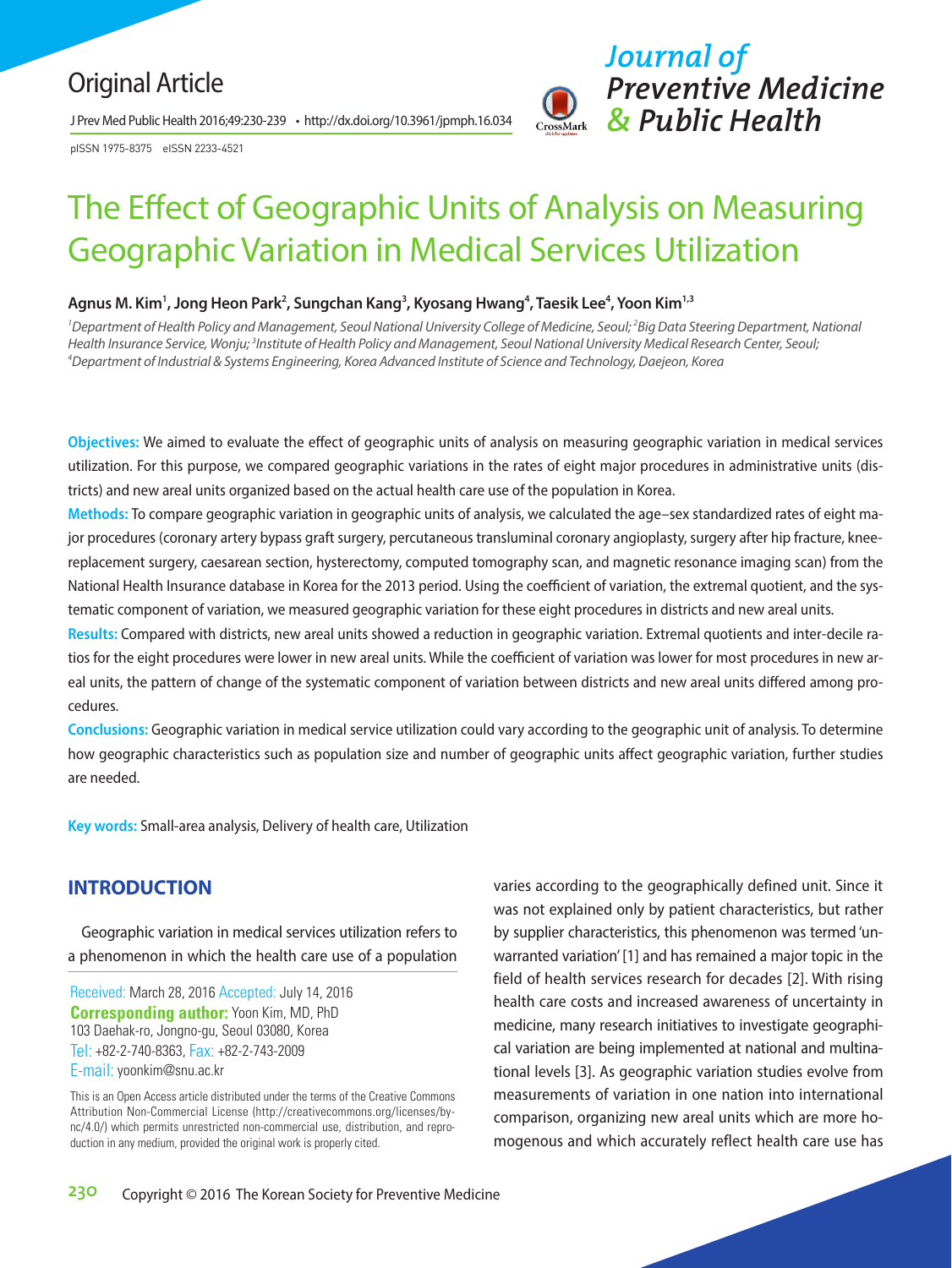# Journal of Preventive Medicine<br> *References*<br> *References*<br> *References*<br> *References*<br> *References*

emerged as an important issue.

Geographic variation studies have been conducted with two kinds of geographic units of analysis: units organized for the purpose of variation analysis and administrative units. While newly organized units such as hospital service areas can reflect the actual health care use of the region, they, being ad hoc units, may be of limited use for policy. Administrative units, having merit in terms of policy making, health care planning, and provision [4], have been frequently used for geographic variation studies.

Administrative units, however, may be incomplete as a unit of analysis for the following two reasons. First, heterogeneity in population size and number of units can produce extravariation [4]. Second, administrative units are not necessarily consistent with actual health care use. As one of the main purposes of variation studies is to estimate the influence of the area's health care supply on its use, each unit should be, ideally, self-sufficient in health care use for a variation study [5]. In this respect, variation analysis based on administrative units could lead to an erroneous attribution of health care use to health care suppliers. This is especially relevant in Korea because, as revealed in previous studies [6], the proportion of residents of an area using health care within their own unit of residence is known to be low compared with other countries.

In Korea, variation studies have been mainly performed on the basis of administrative units [7-14]. While there have been attempts to organize new areal units, they have mostly maintained the form of existing administrative units [15-20]. And, to the best of our knowledge, a comparison of variation and population structure between administrative units and new areal units has not been performed in Korea. This study aimed to evaluate the effect of geographic units on measuring geographical variation in health care use by comparing administrative units and new areal units organized to reflect geographic health care use accurately and to examine the relevance of each areal unit for measuring geographic variation.

# **METHODS**

#### **Data**

The study data were extracted from the National Health Insurance (NHI) database in Korea for the 2013 period (January 1 to December 31). The NHI database comprises patients who are registered for the NHI—about 97% of the country's population—and medical aid beneficiaries who comprise 3% of the

total population [21]; thus it can be considered to be comprehensive for the whole Korean population, except in the case of some procedures which are not covered by the NHI. The database includes information on patient demographics, procedure codes (Electronic Database Interchange codes), and diagnosis codes (Korean Standard Classification of Diseases codes). Data for the population distribution of areal units were acquired from Statistics Korea.

We studied geographic variation in utilization rates for the following eight procedures: coronary artery bypass graft surgery (CABG), percutaneous transluminal coronary angioplasty (PTCA), surgery after hip fracture, knee-replacement surgery, hysterectomy, caesarean section, computed tomography scan (CT), and magnetic resonance imaging scan (MRI). These procedures were selected by the criteria of high cost, large volume, and policy relevance [22]. Procedure utilization rates were calculated based on the patient's place of residence. The rates were age-adjusted and sex-adjusted to the Korean Resident Population 2013. The rate of caesarean section was standardized to the measurement of Korean Live Births 2013, according to the age of mother. The rates were calculated per 100 000 population aged 15 and over. For CABG and PTCA the rate was per 100 000 population aged 20 and over. In the case of caesarean section, the rate was per 1000 live births.

#### **Unit of Analysis**

The administrative units in Korea are divided into two categories: Provincial level (special metropolitan city, metropolitan city, special self-governing city, do, and special self-governing province) and municipal level (si, gun, and gu). While both of these two levels have been frequently used in previous studies, municipal level units have been applied mainly in two different ways; (i) si/gun [14,15,19]; (ii) si/gun/gu [12,13]. As si is a homogenous unit in terms of supply and accessibility of health care service [20], and has concentrated residence [19], we used si/gun (subsequently referred to as districts) as administrative units instead of si/gun/gu, where a si can be divided into the subunit gu.

New areal units were organized for the following three purposes: (i) To establish areal units that cover actual health care use. (ii) To understand the pattern of health care utilization based on health care supply. (iii) To prepare the ground for monitoring and ensuring health care supply.

New areal units were organized by merging and selecting. Merging was done on the 163 districts (si/gun). Merging was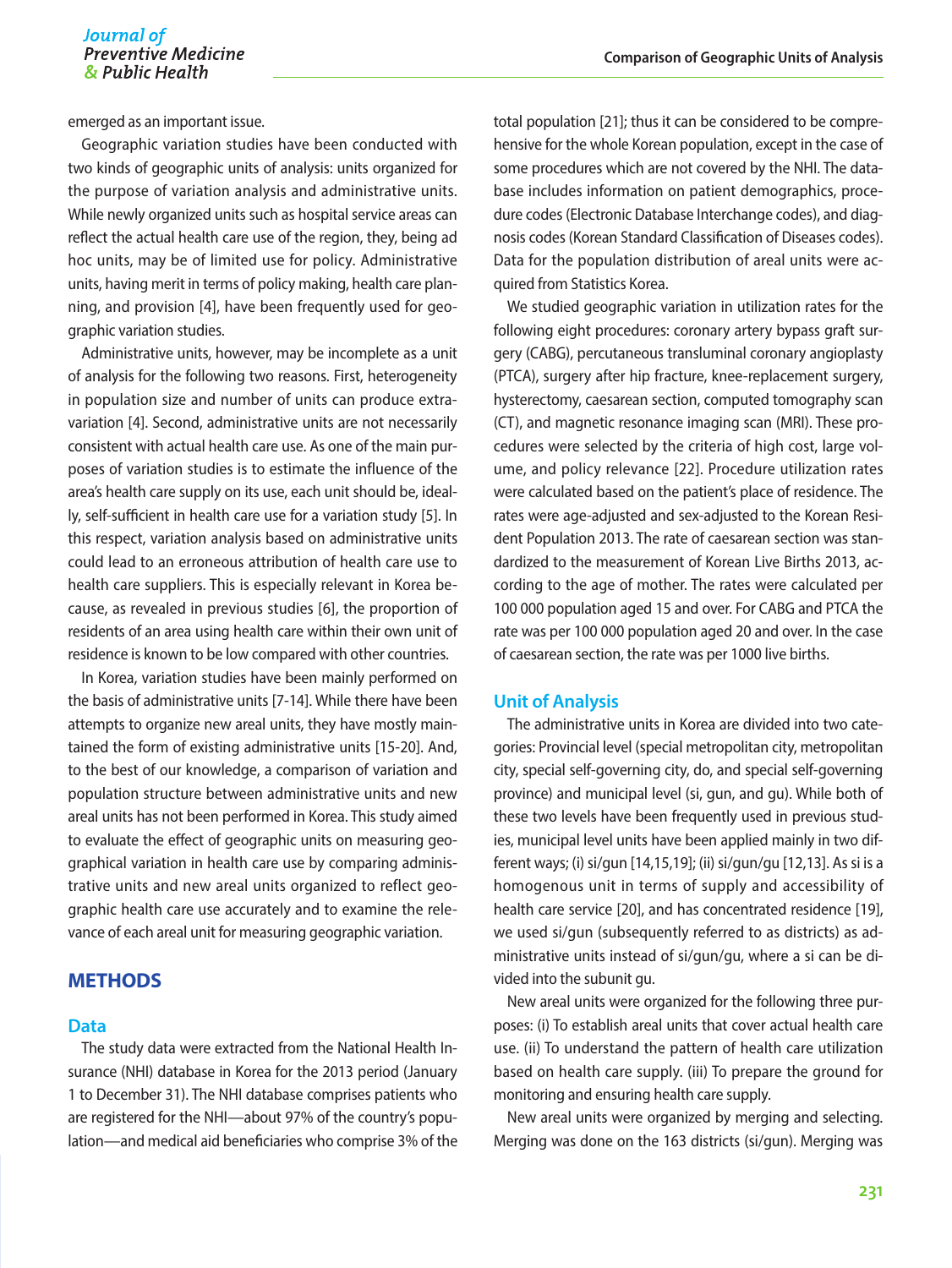performed on the basis of the multiplication of a relevance index and a commitment index. The relevance index (RI) refers to the proportion of the hospitalizations that occurred within an area over the total number of hospitalizations done in that area. The commitment index (CI) refers to the proportion of the hospitalizations that occurred within an area over the total number of hospitalizations of the area's residents. To reflect both the dependence of residents' health care use on certain areas and the dependence of an area on the residents of certain areas, we utilized the multiplication of RI and CI. Data for hospitalization was from the NHI database (October 2012 to September 2013).

To select the combination of the merged areal units, we applied three criteria: (i) Minimum value of the RI of an areal unit: 40%. (ii) Minimum population size of an areal unit: 150 000. (iii) Maximum travel time: 60 minutes [23]. The minimum value of the RI and population size are based on the results from a previous study on organizing areal units for health care use [20], where the average value of the RI of the 163 districts (si/gun) was about 40%. To ensure that the minimum RI of new areal units attained the average RI of the existing units, we set the minimum value of the RI as 40%. On the basis of the analysis of the RI and the population size of the districts, we concluded that the population size should be at least over 150 000 to attain the minimum RI. Travel time refers to the time required for a car to move from one area to another area. Based on previous studies where 60 minutes was defined as a critical period for reducing mortality in emergency medical conditions [20, 23], we set the maximum travel time as 60 minutes. Travel time was calculated between center points of the populations of areal units.

#### **Quantification of Variation**

Statistics of variation based on age–sex standardized rates were calculated to assess the effect of the geographic units on geographic variation. The analysis was performed as follows. First, by comparing non-parametric kernel density estimates according to geographic units, we attempted to visually assess the effect of geographic units on the distribution of procedure rates. Kernel density estimation, a non-parametric way to estimate the probability density function, is widely used in data mining and econometrics for inference procedures [24]. Kernel density estimation was also used for comparing the rate distribution of geographic units [3]. This study used the Gaussian kernel function. Second, we calculated the 'extremal quotient' Journal of **Preventive Medicine** & Public Health

$$
SCV = \frac{1}{N} \{ \sum_{k=1}^{i} \frac{(O_i - Ei)^2}{E_i^2} - \sum_{k=1}^{i} \frac{1}{E_i} \}
$$

**Figure 1.** Formula for the systematic component of variation (SCV) [28]. *N*, number of areas; *Oi*, observed number of procedures; *E<sub>i</sub>* expected number of procedures.

(EQ), the 'inter-decile ratio' (IDR), and the 'coefficient of variation' (CV) to assess the effect of geographic units on geographic variation in procedure rates. The EQ is the ratio of the highest geographic unit rate to the lowest geographic unit rate of a procedure. The EQ, intuitive and easy to understand [22], is appealing to researchers and policy makers [25] and therefore has often been used in geographic variation studies. However, as the EQ is very sensitive to extreme values, we calculated the IDR, the ratio of the rate in the area in the 90th to the 10th percentile of the distribution, to reduce the influence of outliers [22]. The CV is the ratio of the standard deviation to the mean of procedure rates in given geographic units. Since the CV is insensitive to the scale, it has been frequently used to study heterogeneity of different units [26]. And finally, we estimated the systematic component of variation (SCV). The SCV is the estimate of the true part of variation (variation across areas) separated from the random part of variation (within-region variation) [27]. We used the formula (Figure 1) proposed by McPherson et al. [28].

#### **International Comparison**

To grasp the heterogeneity in the population sizes of geographic units in Korea, we compared the distribution of population size and variation statistics of new areal units and administrative units (districts) in Korea with those of the 13 Organization for Economic Cooperation and Development (OECD) member countries. For comparison of the distribution of population size, we collected data on the populations of the 18 corresponding areal units from the 13 countries and calculated the average and the CV of the population sizes.

To compare the variation statistics of Korea with the 13 OECD countries [22], we calculated variation statistics based on procedure rates computed in an identical way as in the OECD report. Rates were age-adjusted and sex-adjusted to the OECD 2010 standard population and the 2011 Italian population structure according to the mother's age for the caesarean section rate.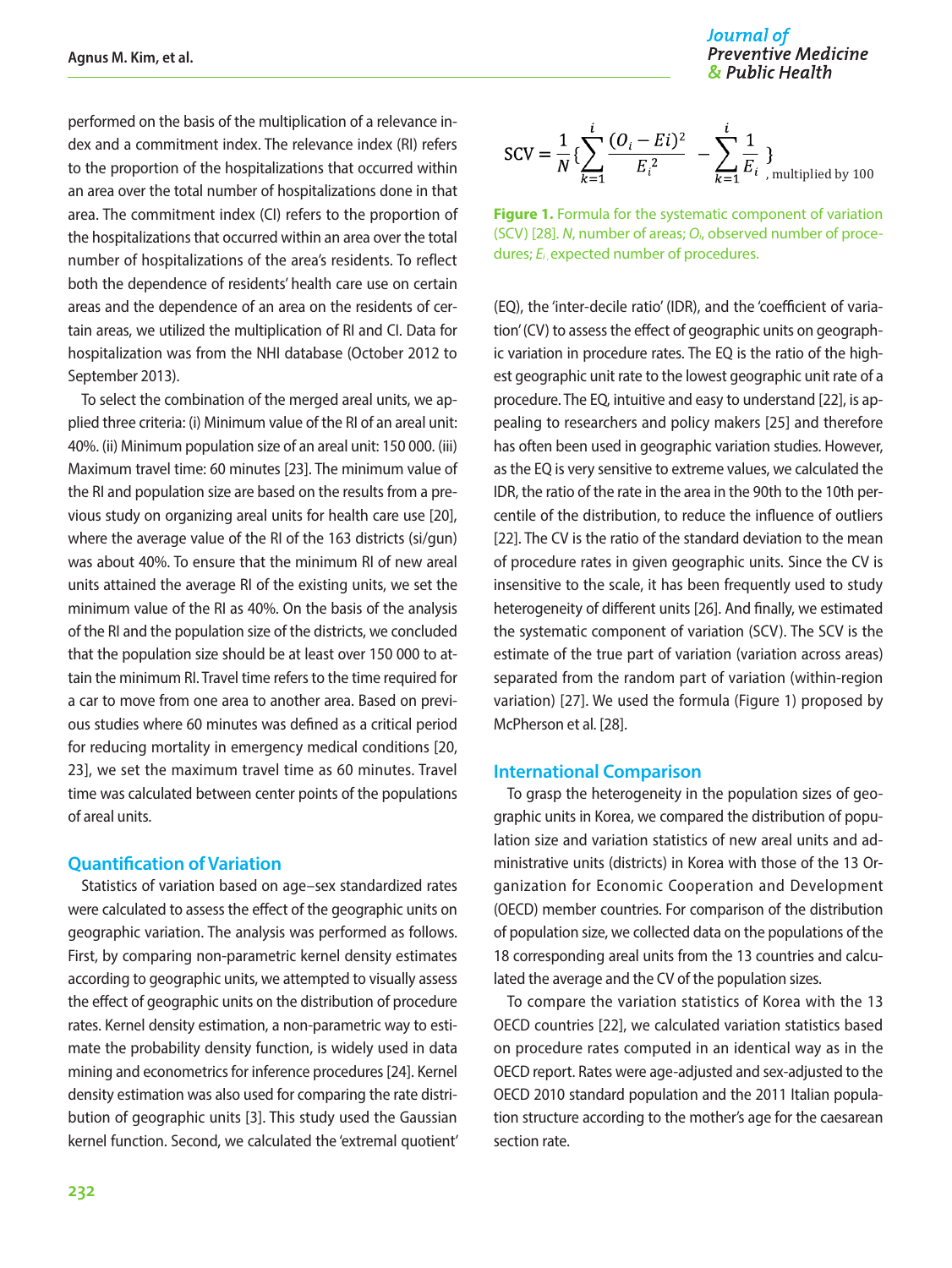The study was carried out with SAS version 9.4 (SAS Institute Inc., Cary, NC, USA).

# **RESULTS**

The population distributions of the geographic units are as follows. The average population size was 313 751 in districts and 897 219 in new areal units. The CV of the population size was 2.87 in districts and 1.67 in new areal units. While 86 out of 163 districts had fewer than 99 999 inhabitants, no new areal unit had fewer than 99 999 inhabitants (Figure 2). The total number of procedures and the nationwide rate of procedures are presented in Supplemental Table 1. With regard to the ef-



**Figure 2.** The distributions of the populations in the administrative units (districts) and new areal units.

fect on the distribution of procedure rates, kernel curves showed distinct differences in CABG and surgery after hip fracture, which showed less dispersion in new regional areas (Figure 3).

Regarding the variation in procedure rates between districts and new areal units (Table 1), the EQ and the IDR were lower in new areal units for all procedures. The CV was also lower in new areal units, except for MRI. The SCV was lower in new areal units in surgery after hip fracture, knee-replacement surgery, and caesarean section. For CABG, PTCA, hysterectomy, and MRI, the SCV was higher in new areal units.

When we compared variations among procedures, CABG, PTCA, knee-replacement surgery, and hysterectomy showed high variation both in districts and new areal units. CABG showed the highest values, followed by PTCA.

We compared the distribution of population sizes and variation statistics of Korea (districts and new areal units) with those of the 13 OECD member countries (Table 2). The average population size of the geographic units of the 13 countries ranged from 130 000 to 1 600 000 while that in Korea was about 300 000 (districts) and 900 000 (new areal units). The CV of population sizes in the 13 countries ranged from 0.26 to 1.44 with the average of the CV being 0.9. In Korea, the CV was 2.87 (districts) and 1.67 (new areal units) exceeding the maximum value among the administrative units of 13 countries (Table 2).

In the case of the CV of the procedure rates, both districts and new areal units showed a higher CV than the average CV of the 13 OECD member countries in CABG. In the other procedures, the CVs in districts and new areal units did not show

|             | EQ.              |                 | <b>IDR</b>       |                 |                  | <b>CV</b>              | <b>SCV</b>       |                        |  |
|-------------|------------------|-----------------|------------------|-----------------|------------------|------------------------|------------------|------------------------|--|
|             | <b>Districts</b> | New areal units | <b>Districts</b> | New areal units | <b>Districts</b> | <b>New areal units</b> | <b>Districts</b> | <b>New areal units</b> |  |
| CABG        | 21.75            | 5.53            | 3.12             | 1.97            | 0.52             | 0.30                   | 4.2              | 4.7                    |  |
| <b>PTCA</b> | 3.63             | 2.50            | 1.69             | 1.55            | 0.22             | 0.20                   | 3.8              | 4.0                    |  |
| <b>HIP</b>  | 3.45             | 1.92            | 1.58             | 1.43            | 0.20             | 0.14                   | 2.6              | 1.6                    |  |
| <b>KNEE</b> | 3.92             | 2.56            | 2.04             | 1.73            | 0.27             | 0.22                   | 11.9             | 5.5                    |  |
| <b>HYS</b>  | 3.54             | 2.53            | 1.63             | 1.48            | 0.20             | 0.17                   | 2.1              | 2.8                    |  |
| <b>CSEC</b> | 2.97             | 1.70            | 1.49             | 1.39            | 0.16             | 0.13                   | 2.5              | 1.9                    |  |
| СT          | 2.06             | 1.48            | 1.31             | 1.25            | 0.12             | 0.09                   | 1.9              | 1.1                    |  |
| <b>MRI</b>  | 2.81             | 2.31            | 1.37             | 1.34            | 0.16             | 0.16                   | 2.3              | 2.5                    |  |

**Table 1.** The statistics of variation in the administrative units (districts) and the new areal units

EQ, extremal quotient; IDR, inter-decile ratio; CV, coefficient of variation; SCV, systematic component of variation; CABG, coronary artery bypass graft surgery; PTCA, percutaneous transluminal coronary angioplasty; HIP, surgery after hip fracture; KNEE, knee-replacement surgery; HYS, hysterectomy; CSEC, caesarean section; CT, computed tomography scan; MRI, magnetic resonance image scan.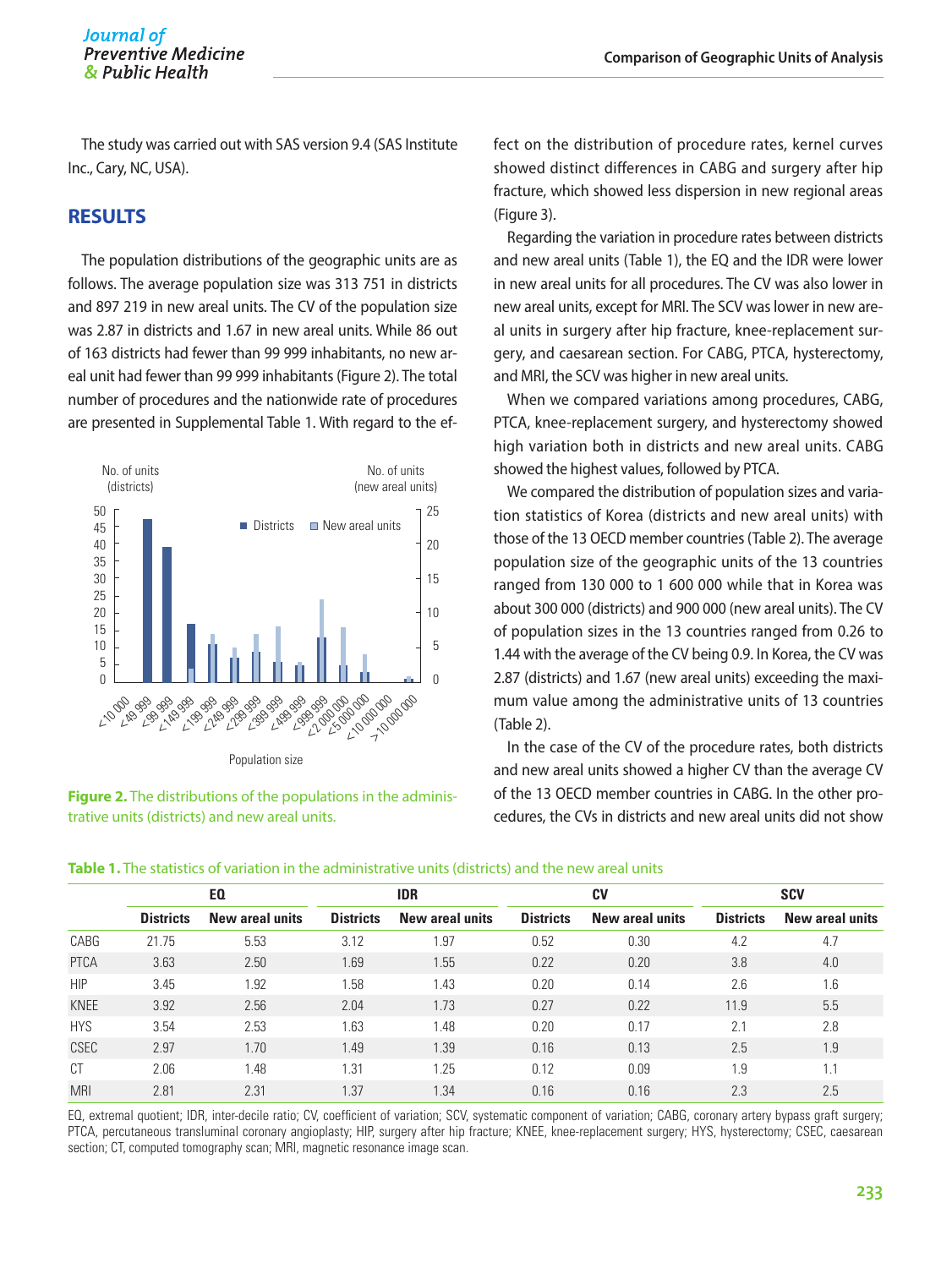Journal of **Preventive Medicine** & Public Health



**Figure 3.** The kernel density function for age–sex standardized rates of the eight (A: coronary artery bypass graft surgery, B: percutaneous transluminal coronary angioplasty, C: surgery after hip fracture, D: knee-replacement surgery, E: hysterectomy, F: caesarean section, G: computed tomography scan, and H: magnetic resonance image scan) procedures in the administrative units (districts) and the new areal units. Solid lines represent the rate distribution in the administrative units (districts) and dotted lines represent the rate distribution in the new areal units.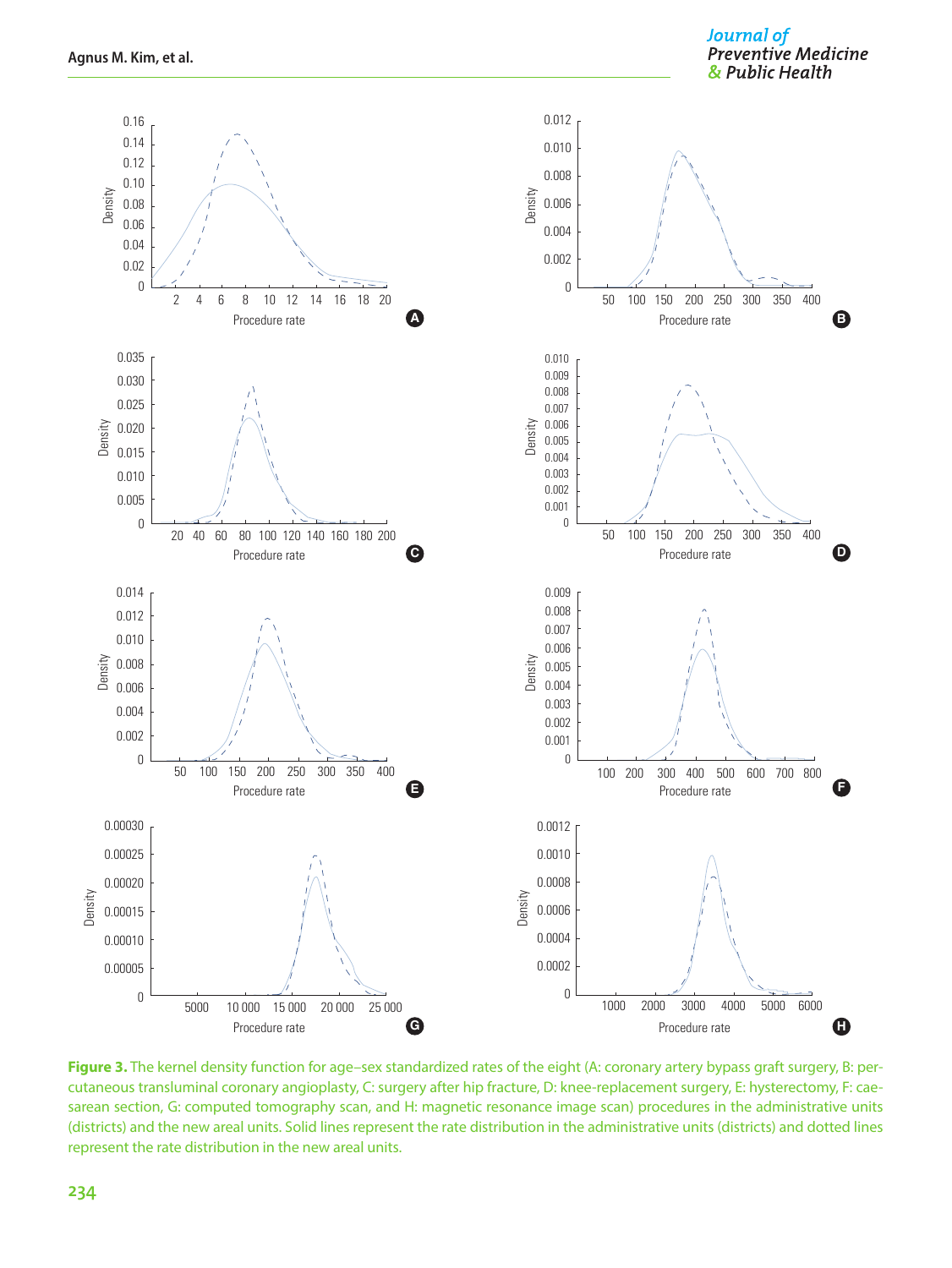**Comparison of Geographic Units of Analysis**

a marked difference from the average of the other countries.

#### **DISCUSSION**

In this study, we compared population distribution and variation in procedure rates between administrative units and new areal units to evaluate the effect of the geographic unit of analysis on measuring geographic variation. The results showed that the variation both in the population size and the rate of some procedures decreased with the use of new areal units.

Although variation in population sizes decreased in new areal units, the CV of population sizes in new areal units was the highest in comparison to the 18 administrative units of the 13 OECD member countries and close to twice the average CV of the 18 geographic units. Given that the disparity in population sizes of the administrative units in those countries is considered large enough to cause extra-variation [3] and that the variation in population distribution in new areal units in this study is still larger compared with the administrative units in those countries, the population distribution of actual health care use in Korea seems highly uneven.

When comparing variation statistics between districts and new areal units, the EQ, the IDR, and the CV decreased for most of the procedures in new areal units. A decrease in variation was prominent in the rate of CABG. This result is consistent with a previous study, where the impact of geographic units on variation appeared significant in infrequent conditions (less than 100 per 100 000 inhabitants) [3]. Compared with other procedures, CABG is performed less frequently (Supplemental Table 1) and mainly performed in large-scale hospitals. In this study, procedure rates were calculated on the basis of the patient's place of residence. A sharp decrease in variation in CABG between districts and new areal units indicates the likelihood that the rate of CABG is strongly influenced by the presence of an available hospital.

The change of the SCV between new areal units and districts is not consistent among procedures as in CV, which showed a decrease in the new areal units. As SCV is designed to extract the part of the variation caused by the deviation of the population structure of the units from that of the whole population, we can suppose that the new areal units concern mainly population distribution and the variation of procedure rates among the units, but less the population structure within the unit. In a previous study that compared the variation between administrative units and new areal units [3], change to the SCV

was ambiguous while the EQ and the IQR showed decreases in new areal units. However, the present study is different from the previous study in that there was an explicit decrease or increase in SCV depending on the procedure. While the decrease in the SCV in new areal units can be explained as the decrease in variation, as in the case of the CV, an increase in the SCV in new areal units in some procedures such as CABG, PTCA, hysterectomy, and MRI suggests that true variation based on actual healthcare use increased despite the decrease in the apparent variation (CV). The CVs of procedure rates were high in CABG and knee-replacement surgery in both geographic units. This result is similar to results in previous studies [29,30]. In the case of CABG, the cardiologist performing the index catheterization and the treating hospital are known to be major factors in determining treatment options [31]. And patient preference also plays an important role [29]. With regard to knee-replacement surgery, the absence of clear guidelines or indication may contribute to geographic variation [30]. In addition, the patient's preference is deemed important in making a decision on knee-replacement surgery [32].

Regarding the SCV, it has been suggested that an SCV greater than 3.0 could indicate that the variation is due to differences in practice style or medical discretion and variation with an SCV greater than 5.4 can be considered high, with an SCV greater than 10 considered very high [27]. In this study, the SCV was the highest in knee-replacement surgery, at 11.9 in the districts and 5.5 in new areal units. And in CABG and PTCA, the SCV was greater than three in both geographic units. This result is consistent with the previous study [27].

We compared the CV in districts and new areal units in Korea with that in the administrative units of the 13 OECD member countries. Although districts in Korea showed a higher CV than the average of the 13 countries for CABG, considering that the average population size in the districts and the new areal units is smaller than the average population size of the 13 OECD member countries and that CABG is a less frequently performed procedure, a higher CV for CABG in Korea is likely to be an overestimation. In the case of new areal units, the degree of variation was at a similar level with that in the other countries. As we discussed in the previous section, variation in population sizes in Korean administrative units is markedly higher than that in the other countries under analysis. Although the CVs in the OECD report were calculated on the basis of administrative units, prominently high variation in population size among the districts in Korea might have influenced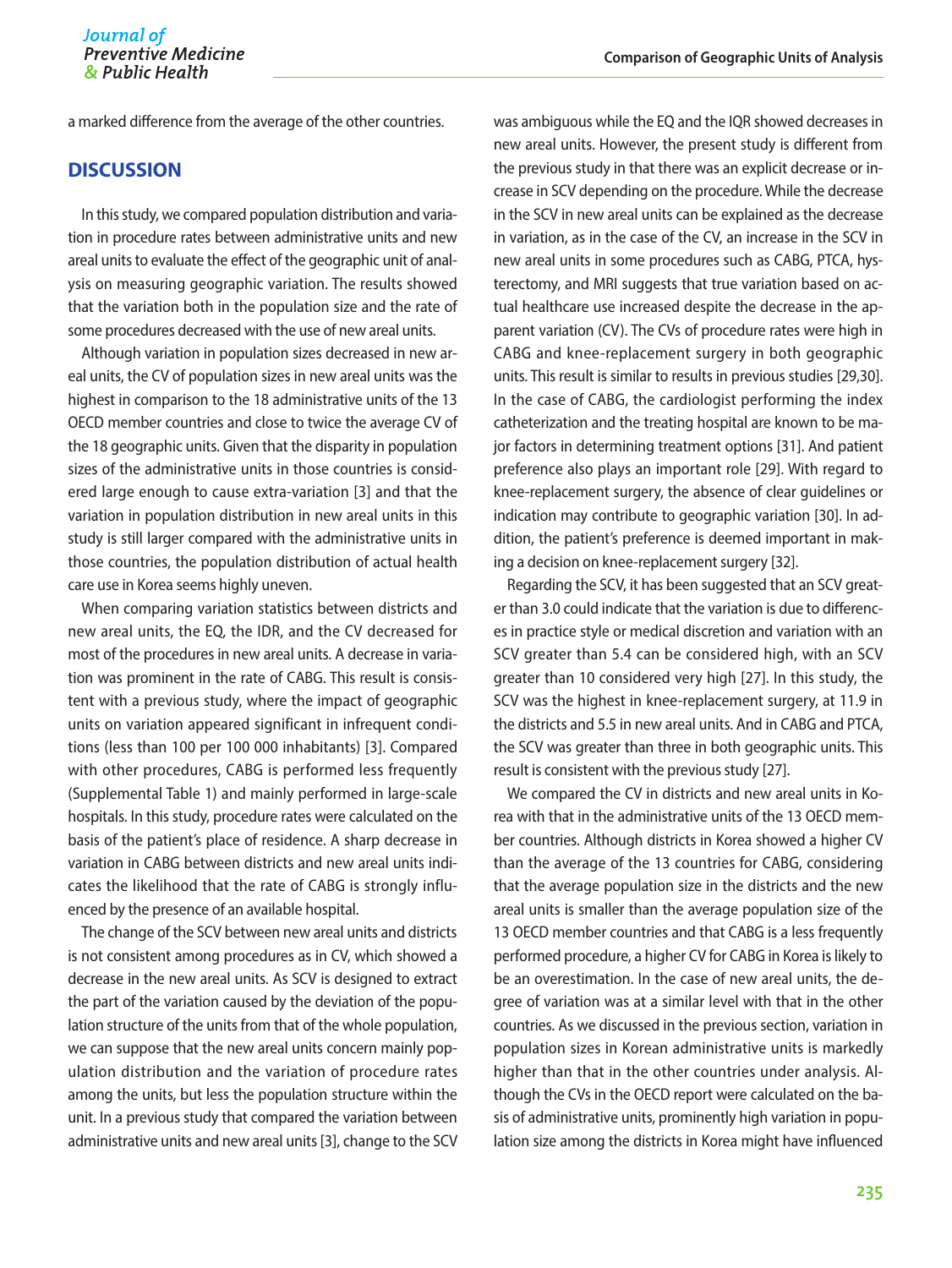**Table 2.** The distributions of populations and the coefficient of variation of the utilization rates of the eight procedures in 14 countries

|                                          | <b>Distribution of populations</b>             |                                                              |                             |             | CV of utilization rates of the eight procedures <sup>1</sup> |            |             |            |             |           |            |  |
|------------------------------------------|------------------------------------------------|--------------------------------------------------------------|-----------------------------|-------------|--------------------------------------------------------------|------------|-------------|------------|-------------|-----------|------------|--|
| <b>Country</b>                           | <b>Geographic unit</b><br>(total no. of units) | <b>Average of</b><br>the population<br>sizes of the<br>units | CV of<br>population<br>size | <b>CABG</b> | <b>PTCA</b>                                                  | <b>HIP</b> | <b>KNEE</b> | <b>HYS</b> | <b>CSEC</b> | <b>CT</b> | <b>MRI</b> |  |
| Australia <sup>2</sup>                   | Medicare locals (61)                           | 365 966                                                      | 0.56                        | 0.21        | 0.24                                                         | 0.23       | 0.19        | 0.20       | 0.10        | N/A       | N/A        |  |
| Belgium <sup>3</sup>                     | Provinces (11)                                 | 1 447 994                                                    | 1.07                        | 0.17        | 0.18                                                         | 0.16       | 0.14        | 0.13       | 0.09        | 0.18      | 0.18       |  |
| Canada <sup>4</sup>                      | Provinces/territories (13)                     | 2641738                                                      | 1.44                        | N/A         | N/A                                                          | N/A        | N/A         | N/A        | N/A         | N/A       | N/A        |  |
|                                          | Health regions (80)                            | 418 413                                                      | 1.06                        | 0.25        | 0.22                                                         | N/A        | 0.32        | 0.27       | 0.16        | 0.36      | 0.32       |  |
| Czech Republic <sup>5</sup> Regions (14) |                                                | 754 444                                                      | 0.43                        | N/A         | N/A                                                          | N/A        | N/A         | N/A        | N/A         | N/A       | N/A        |  |
|                                          | Districts (77)                                 | 137 172                                                      | 1.04                        | N/A         | N/A                                                          | N/A        | 0.16        | 0.39       | 0.11        | N/A       | N/A        |  |
| $Fin$ land $6$                           | Hospital districts (20)                        | 268 646                                                      | 1.18                        | 0.34        | 0.30                                                         | 0.13       | 0.18        | 0.20       | 0.18        | 0.24      | 0.24       |  |
| $France^7$                               | Departments (96)                               | 660 166                                                      | 0.76                        | 0.29        | 0.23                                                         | 0.09       | 0.19        | 0.18       | 0.12        | N/A       | N/A        |  |
| Germany <sup>8,9</sup>                   | Lands $(16)$                                   | 5074846                                                      | 0.92                        | N/A         | N/A                                                          | N/A        | N/A         | N/A        | N/A         | N/A       | N/A        |  |
|                                          | Spatial planning regions (96)                  | 838789                                                       | 0.74                        | 0.24        | 0.22                                                         | 0.11       | 0.17        | 0.14       | 0.13        | N/A       | N/A        |  |
| Israel <sup>10</sup>                     | Districts (6)                                  | 1 251 900                                                    | 0.26                        | 0.27        | 0.12                                                         | 0.14       | 0.28        | 0.23       | 0.16        | N/A       | N/A        |  |
| Italy <sup>11</sup>                      | Regions (20)                                   | 3 0 3 1 3 2 2                                                | 0.81                        | N/A         | N/A                                                          | N/A        | N/A         | N/A        | N/A         | N/A       | N/A        |  |
|                                          | Provinces (110)                                | 551 150                                                      | 1.09                        | 0.30        | 0.23                                                         | 0.14       | 0.20        | 0.17       | 0.29        | N/A       | N/A        |  |
| Portugal <sup>12</sup>                   | Groups of municipalities (28)                  | 360 077                                                      | 1.12                        | 0.41        | 0.27                                                         | 0.15       | 0.39        | 0.27       | 0.13        | N/A       | N/A        |  |
| Spin <sup>13</sup>                       | Autonomous communities (17)                    | 2 741 286                                                    | 0.89                        | N/A         | N/A                                                          | N/A        | N/A         | N/A        | N/A         | N/A       | N/A        |  |
|                                          | Provinces (50)                                 | 884 746                                                      | 1.20                        | 0.50        | 0.30                                                         | 0.20       | 0.31        | 0.21       | 0.26        | N/A       | N/A        |  |
| Switzerland <sup>14</sup>                | Cantons (26)                                   | 315 235                                                      | 1.05                        | 0.26        | 0.17                                                         | 0.20       | 0.17        | N/A        | 0.15        | N/A       | N/A        |  |
| UK/England <sup>15</sup>                 | Primary care trusts (151)                      | 333 983                                                      | 0.59                        | 0.30        | 0.22                                                         | 0.16       | 0.19        | N/A        | 0.11        | N/A       | N/A        |  |
| $OECD$ average <sup>16</sup>             |                                                | 1 226 549                                                    | 0.90                        | 0.30        | 0.23                                                         | 0.16       | 0.22        | 0.22       | 0.15        | 0.26      | 0.25       |  |
| Korea                                    | Districts (163)                                | 313751                                                       | 2.87                        | 0.50        | 0.22                                                         | 0.15       | 0.26        | 0.16       | 0.20        | 0.12      | 0.15       |  |
|                                          | New areal units (57)                           | 897 219                                                      | 1.67                        | 0.32        | 0.21                                                         | 0.16       | 0.21        | 0.12       | 0.17        | 0.09      | 0.16       |  |

CABG, coronary artery bypass graft surgery; PTCA, percutaneous transluminal coronary angioplasty; HIP, surgery after hip fracture; KNEE, knee-replacement surgery; HYS, hysterectomy; CSEC, caesarean section; CT, computed tomography scan; MRI, magnetic resonance image scan; CV, coefficient of variation; N/A, not available; OECD, Organization for Economic Cooperation and Development.

1 CVs of the OECD countries except Korea were extracted from Geographic variation in health care, OECD (2014).

Sources from <sup>2</sup>Medicare local population estimates update 2012, Australian Government Department of Human Services; <sup>3</sup>Total regional population of Belgium 2012, Statistics Belgium; <sup>4</sup>Health indicators 2012, Canadian Institute for Health Information; <sup>5</sup>Czech Republic general information, Czech Statistical Office,<br><sup>6</sup>Geographic variation in bealth care. OECD (2014): <sup>7</sup>Popul Geographic variation in health care, OECD (2014); <sup>7</sup>Population from 1968 to 2014, National Institute of Statistics and Economic Studies (France); <sup>8</sup>Spatial planning region by area and population, Federal Statistical Office (Germany); <sup>9</sup>Population on the basis of census, Federal Statistical Office (Germany); <sup>10</sup>Population, by District, Sub-District and Religion, Central Bureau of Statistics (Israel); <sup>11</sup>Demographic balance for the year 2011 and resident population on the 8th October, National Institute of Statistics (Italy); <sup>12</sup>Population provisional estimates of resident, National Institute of Statistics (Portugal); <sup>13</sup>Population and housing census 2011, National Statistics Institute (Spain); <sup>14</sup>Permanent resident population per canton, Swiss Federal Statistical Office; <sup>15</sup>NHS (England) summarised accounts 2010-2011, UK for the Stationery Office; <sup>16</sup>Calculated based on the information presented in this table.

the variation. And among the administrative units in the 13 OECD countries with which we compared the areal units in Korea, there are differences in the average and variation of the population sizes. Therefore, comparing variation in procedure rates based on those areal units may be statistically inappropriate. In interpreting the comparison, those limitations should be considered. To make a fair comparison of variation among countries, these issues should be addressed in future studies.

There are several limitations to this study. First, describing mainly the difference in variation among geographic units, we

did not investigate which characteristics of geographic units influence geographic variation. Although we suspected that the population size of the unit and the total number of geographic units could influence variation, we did not identify other sources of variation. Second, regarding a decrease in the geographic variation in new areal units, we did not measure how much the number of geographic units and the variation in population distribution contributed to geographic variation. Third, although this study used an age–sex standardized rate to adjust population characteristics in measuring variation,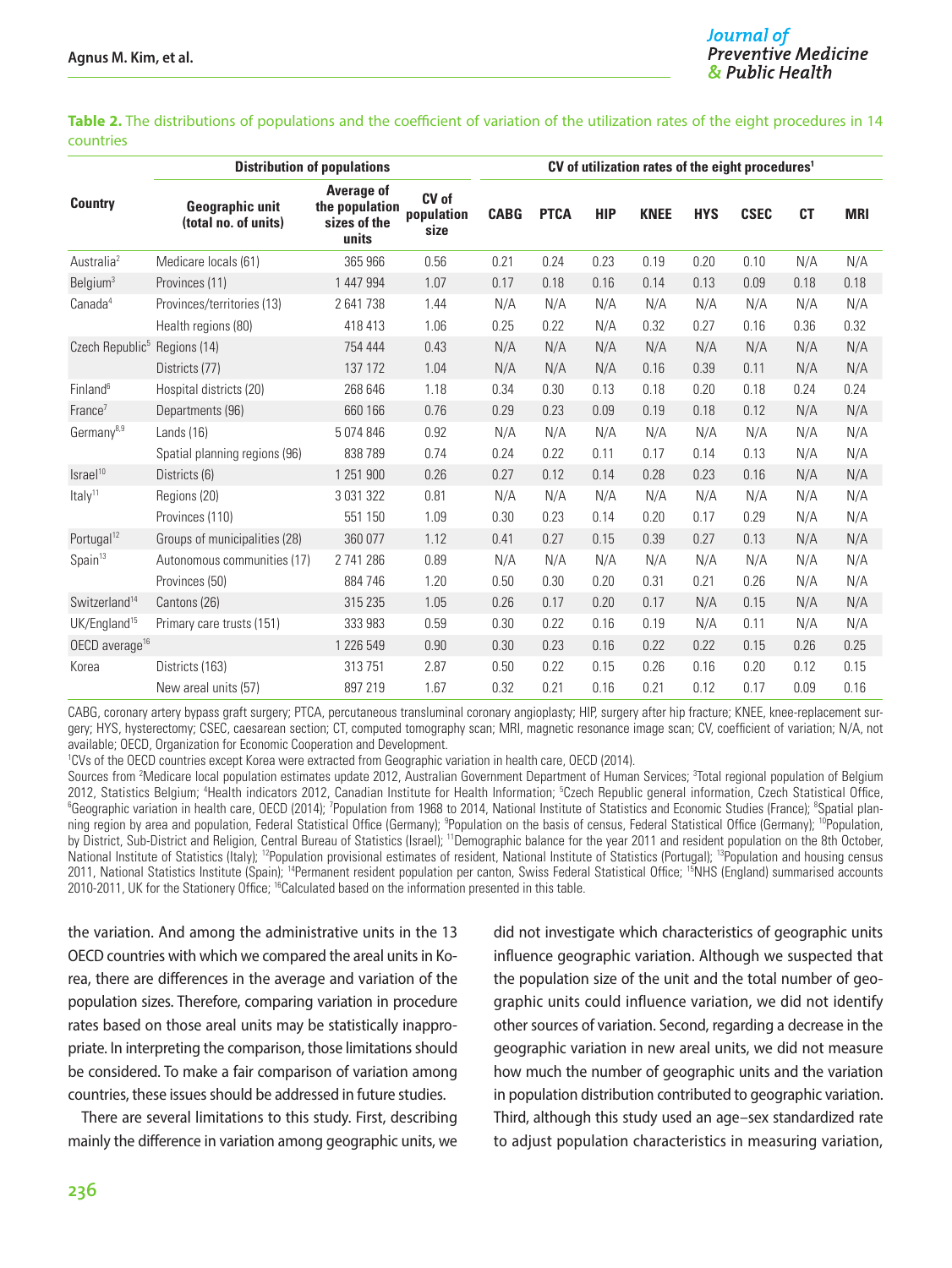#### Journal of **Preventive Medicine** & Public Health

population characteristics such as disease prevalence might not have been adjusted. Fourth, in the case of MRI, whose NHI coverage does not apply to all cases, the variation statistics produced in this study may not fully reflect the actual variation of the rate of all the MRI procedures performed in Korea.

Through this study we confirmed that geographic variation in medical services utilization could vary according to the geographic unit of analysis. And we also found that current administrative units in Korea might be vulnerable to extra-variation because of high variation in population size. In that respect, a statistically more comparable unit of analysis is needed. Future studies should be performed to elucidate how regional characteristics like population distribution affect geographic variation and to identify other factors that can influence geographic variation.

# **ACKNOWLEDGEMENTS**

This article is based on a thesis submitted by the first author to Seoul National University College of Medicine in partial fulfillment for the Master of Science in Medicine. The authors thank Juyeon Lee for her support throughout the course of this study and Jinwook Bahk for her guidance in writing this article. The authors are grateful to Dr. David Goodman for his comments on this article. This study was supported by the National Health Insurance Service in Korea.

# **CONFLICT OF INTEREST**

The authors have no conflicts of interest associated with the material presented in this paper.

## **ORCID**

Agnus M. Kim *http://orcid.org/0000-0002-6616-2534* Sungchan Kang *http://orcid.org/0000-0002-4876-3205* Yoon Kim *http://orcid.org/0000-0001-7257-1679*

## **REFERENCES**

- 1. Wennberg JE. Tracking medicine: a researcher's quest to understand health care. New York: Oxford University Press; 2010, p. 4.
- 2. Love T, Ehrenberg N; Health Quality & Safety Commission New Zealand. Addressing unwarranted variation: literature review

on methods for influencing practice. Wellington: Health Quality & Safety Commission; 2014, p. 3.

- 3. Thygesen LC, Baixauli-Pérez C, Librero-López J, Martínez-Lizaga N, Ridao-López M, Bernal-Delgado E, et al. Comparing variation across European countries: building geographical areas to provide sounder estimates. Eur J Public Health 2015;25 Suppl 1:8-14.
- 4. Bernal-Delgado E, Christiansen T, Bloor K, Mateus C, Yazbeck AM, Munck J, et al. ECHO: health care performance assessment in several European health systems. Eur J Public Health 2015;25 Suppl 1:3-7.
- 5. Volinn E, Diehr P, Ciol MA, Loeser JD. Why does geographic variation in health care practices matter? (And seven questions to ask in evaluating studies on geographic variation). Spine (Phila Pa 1976) 1994;19(18 Suppl):2092S-2100S.
- 6. Korea Health Industry Development Institute. Report on demand and supply of hospital beds in Korea 2012 [cited 2015 Dec 11]. Available from: http://www.khanews.com/news/ download.php?subUploadDir=201210/&savefilename= 85541\_37.pdf&filename=2012%B3%E2%BA%B4%BB%F3% BC%F6%B1%DE%BD%C7%C5%C2%BA%D0%BC%AE%B0% E1%B0%FA.pdf&idxno=85541 (Korean).
- 7. Lee HK, Moon OR, Lee KH. Geographic variations in tonsillectomy and adnoidectomy (T & A) and appendectomy in Korea. Korean J Prev Med 1993;26(3):430-441 (Korean).
- 8. Moon YO, Park EC, Shin HR, Won YJ, Jung KW, Lee JH, et al. Regional variation in accessing regional hospitals for cancer patients. Korean J Epidemiol 2006;28(2):152-161 (Korean).
- 9. Seo YS, Lee KS, Park JH, Kang SH. A study on regional medical utilization variation of hospital inpatients in Korea. J Korea Acad Ind Coop Soc 2010;11(4):1511-1519 (Korean).
- 10. Shin HS, Lee SH. Factors affecting spatial distance to outpatient health services. ournal title. Health Policy Manag 2011; 21(1):23-43 (Korean).
- 11. Lee YH, Choi KS, Lee HY, Jun JK. Current status of the National Cancer Screening Program for cervical cancer in Korea, 2009. J Gynecol Oncol 2012;23(1):16-21.
- 12. Choi YH, Na BJ, Lee JY, Hwang JH, Lim NG, Lee SK. Obstetric complications by the accessibility to local obstetric service. J Agr Med Community Health 2013;38(1):14-24 (Korean).
- 13. Kim YM, Cho DG, Kang SH. An empirical analysis on geographic variations in the prevalence of diabetes. Health Soc Welf Rev 2014;34(3):82-105 (Korean).
- 14. Hong JS, Kang HC. Regional differences in treatment frequency and case-fatality rates in korean patients with acute myo-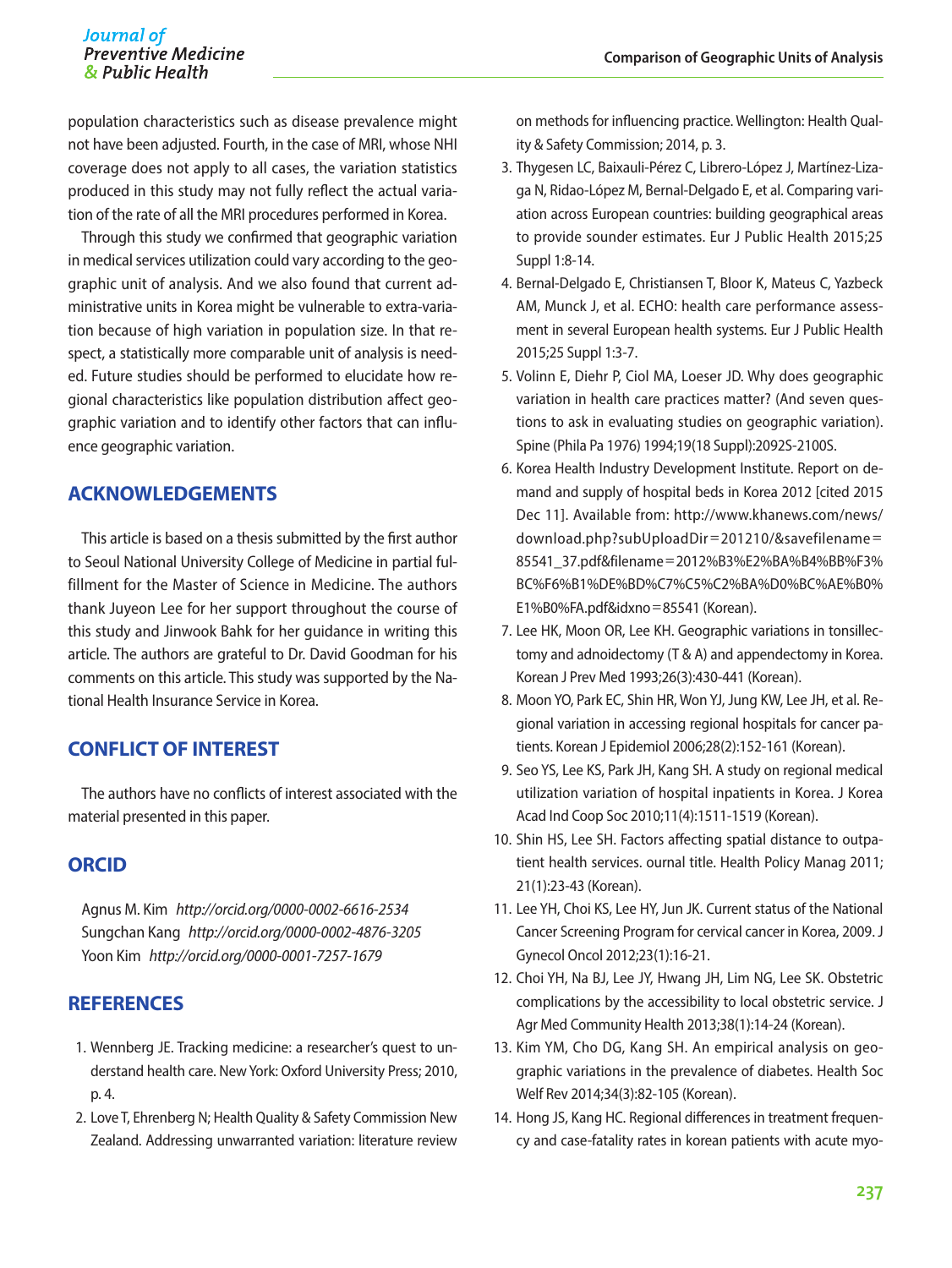cardial infarction using the Korea national health insurance claims database: findings of a large retrospective cohort study. Medicine (Baltimore) 2014;93(28):e287.

- 15. Ahn HS, Kwon YD, Lee YS, Kim MK, Kim YI, Shin YS. Analysis of institutional factors influencing regional variations in the cesarean section rate. Korean J Health Policy Adm 1991;1(1):27- 41 (Korean).
- 16. Cho WH, Lee SH, Park EC, Sohn MS, Kim SR. An Analysis of small area variations of hospital services utilization in Korea. Korean J Prev Med 1994;27(3):609-626 (Korean).
- 17. Kim YM, Yang BM. Small area variation in rates of common surgery in general surgery department. Korean J Health Policy Adm 2004;14(2):138-162 (Korean).
- 18. Shin HY, Ahn HS, Lee CS. Estimation of social welfare loss due to small area variations in health care utilization. Health Soc Welf Rev 2007;27(1):52-80 (Korean).
- 19. Kim JH, Cho BM, Hwang IK, Sohn MJ, Yoon TH. Trends of health care utilization and relevance index of stroke inpatients among the self-employed insured and their dependents of national health insurance (1998-2005). Korean J Health Policy Adm 2008;18(4):66-84 (Korean).
- 20. Park SK, Lee SH, Chung AR, Cha YK, Myoung HB, Na BJ. Study on developing health service area on the health service utilization and supply. Seoul: Korea Health Industry Development Institue; 2011, p. 58-76, 103-108 (Korean).
- 21. Song YJ. The South Korean health care system. Japan Med Assoc J 2009;52(3):206-209.
- 22. Organisation for Economic Cooperation and Development. Focus on health: geographic variations in health care; 2014 [cited 2016 Jul 19]. Available from: https://www.oecd.org/els/ health-systems/FOCUS-on-Geographic-Variations-in-Health-Care.pdf.
- 23. Kim Y, Lee TS, Lee H, Kwak MY, Lee S, Park S, et al. Constructing the KNHI Atlas for health map service. Seoul: Korea National Health Insurance: 2015, p. 48 (Korean).
- 24. Guidoum AC. Kernel estimator and bandwidth selection for density and its derivatives; 2015 [cited 2016 Jul 19]. Available from: https://cran.r-project.org/web/packages/kedd/vgnettes/ kedd.pdf.
- 25. Kazandjian VA, Durance PW, Schork MA. The extremal quotient in small-area variation analysis. Health Serv Res 1989;24 (5):665-684.
- 26. Sørensen JB. The use and misuse of the coefficient of variation in organizational demography research. Sociol Methods Res 2002;30(4):475-491.
- 27. Appleby J, Raleigh V, Frosini F, Bevan G, Gao H, Lyscom T. Variations in health care: the good, the bad and the inexplicable; 2011 [cited 2016 Jul 19]. Available from: http://www.kingsfund.org.uk/sites/files/kf/Variations-in-health-care-good-badinexplicable-report-The-Kings-Fund-April-2011.pdf.
- 28. McPherson K, Wennberg JE, Hovind OB, Clifford P. Small-area variations in the use of common surgical procedures: an international comparison of New England, England, and Norway. N Engl J Med 1982;307(21):1310-1314.
- 29. Brownlee S, Wennberg JE, Barry MJ, Fisher ES, Goodman DC, Bynum JP. Improving patient decision-making in health care: a 2011 Dartmouth Atlas report highlighting Minnesota [cited 2016 Jul 19]. Avaiable from: [http://www.dartmouthatlas.org/](http://www.dartmouthatlas.org/downloads/reports/Decision_making_report_022411.pdf.) [downloads/reports/Decision\\_making\\_report\\_022411.pdf.](http://www.dartmouthatlas.org/downloads/reports/Decision_making_report_022411.pdf.)
- 30. Dieppe P, Basler HD, Chard J, Croft P, Dixon J, Hurley M, et al. Knee replacement surgery for osteoarthritis: effectiveness, practice variations, indications and possible determinants of utilization. Rheumatology (Oxford) 1999;38(1):73-83.
- 31. Tu JV, Ko DT, Guo H, Richards JA, Walton N, Natarajan MK, et al. Determinants of variations in coronary revascularization practices. CMAJ 2012;184(2):179-186.
- 32. Hawker GA. Who, when, and why total joint replacement surgery? The patient's perspective. Curr Opin Rheumatol 2006;18 (5):526-530.